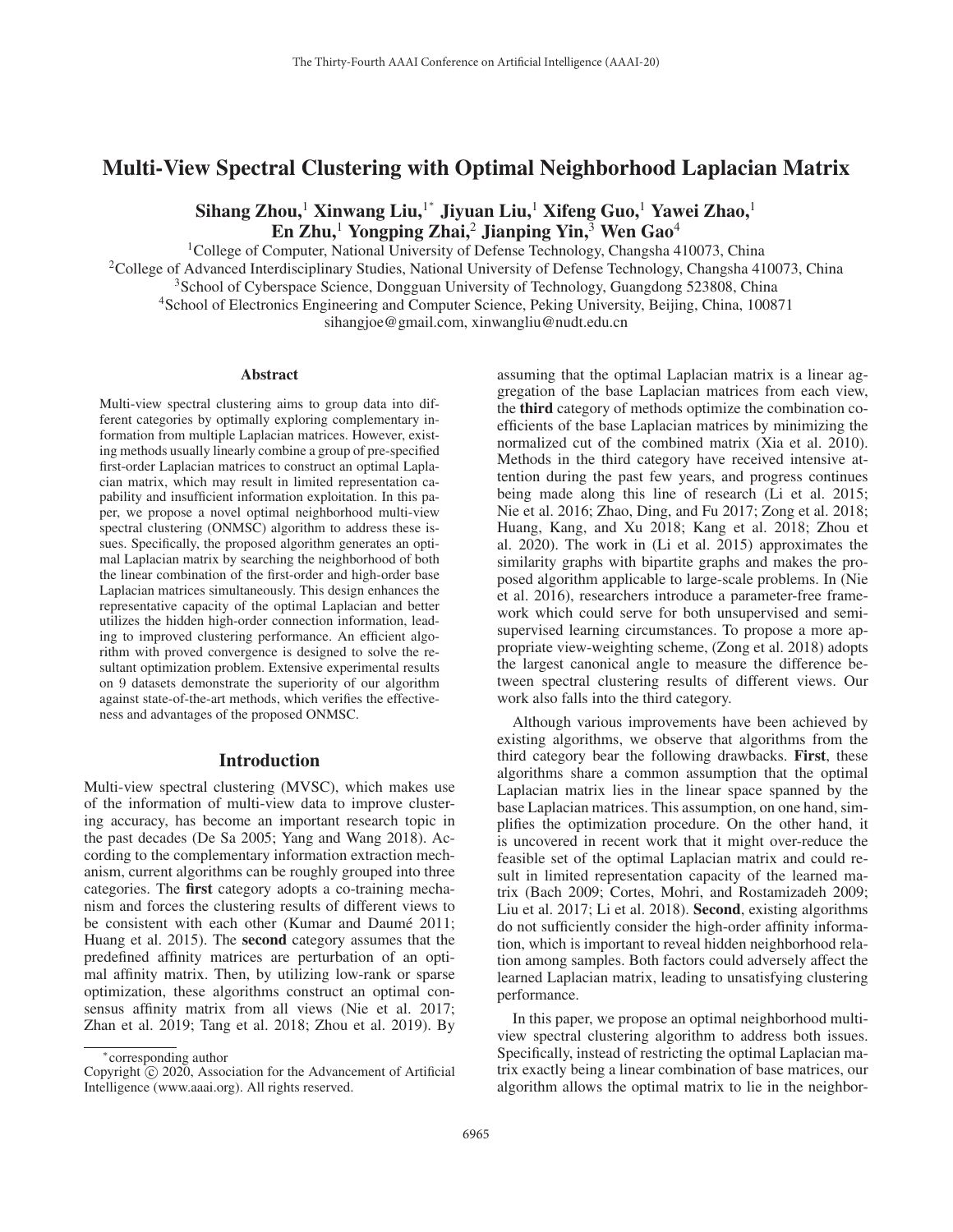hood of the latter. By this way, our algorithm effectively enlarges the region from which an optimal Laplacian matrix can be chosen for clustering. Then, we further enforce the learned optimal Laplacian matrix to be in the neighborhood of the linear combination of both the first-order and highorder base Laplacian matrices. This contributes to exploit both first-order and high-order connection information. After that, we carefully instantiate an optimization objective and develop an efficient algorithm with proved convergence to solve the resulting optimization problem. The contributions of this paper are summarized as follows:

i) We, for the first time, discover that current linear combination-based multi-view spectral clustering framework could: 1) *limit the representation capacity of the learned Laplacian matrix*; and 2) *insufficiently explore the high-order neighborhood information among data*.

ii) We provide a flexible optimal Laplacian matrix construction mechanism to solve the aforementioned issues. Also, an efficient algorithm with proved convergence is proposed to solve the resulting optimization problem.

iii) Comprehensive experimental study on eight benchmark datasets and the large scale MNIST dataset indicates superior performance of the proposed algorithm.

## Background and Notations

In this section, we first briefly introduce some important notations and then revisit the basic form of linear Laplacian matrix combination-based multi-view spectral clustering. Finally, we introduce the definition of the high-order Laplacian matrix in our paper.

#### **Notations**

Let  $\mathbf{X} = [\mathbf{x}_1, ..., \mathbf{x}_n]^\top \in \mathbb{R}^{n \times d}$  denote the data matrix, where  $n$  is the sample number and  $d$  is the feature dimension. Given the dataset **X** and a kernel function  $\kappa(\cdot, \cdot)$ , the adjacent matrix  $\mathbf{A} \in \mathbb{R}^{n \times n}$  can then be constructed in a k-NN fashion. In particular, in the affinity matrix,  $x_i$  and  $x_j$  is linked if at least one of them is among the k nearest neighbors of the other in the measurement of  $\kappa(\cdot, \cdot)$ . The *j*-th element of the i-th row of **A** is:

$$
A_{ij} = \begin{cases} \kappa(\mathbf{x}_i, \mathbf{x}_j), & \text{if } \mathbf{x}_i \text{ and } \mathbf{x}_j \text{ are linked} \\ 0, & \text{otherwise} \end{cases}
$$

Denoting the  $i$ -th diagonal element in the degree matrix **D**  $\in \mathbb{R}^{n \times n}$  as  $D_{ii} = \sum_{j=1}^{n} A_{ij}$ , the definition of the corresponding first-order normalized graph Laplacian matrix is:

$$
\mathbf{L}^{(1)} \triangleq \mathbf{I}_n - \mathbf{D}^{-1/2} \mathbf{A} \mathbf{D}^{-1/2}.
$$

Let  $\mathbf{H} \in \mathbb{R}^{n \times c}$  denote the cluster indicator matrix, where c is the number of classes, the object function of the normalized spectral clustering (Ng, Jordan, and Weiss 2002) is:

$$
\mathop{\mathrm{min}}\nolimits_{\mathbf{H}^{\top} \mathbf{H} = \mathbf{I}} \mathrm{Tr}\left(\mathbf{H}^{\top} \mathbf{L}^{(1)} \mathbf{H}\right).
$$

## Multi-view Spectral Clustering with Linear Laplacian Matrix Combination

For multi-view data, let  $v$  be the number of views,  $\mathbf{A}_1, \ldots, \mathbf{A}_v \in \mathbb{R}^{n \times n}$  be the affinity matrix of each view

and  $\mathbf{L}_1^{(1)}, \dots, \mathbf{L}_v^{(1)} \in \mathbb{R}^{n \times n}$  be the corresponding first-order normalized Laplacian matrices. To exploit the complementary information from different views, (Xia et al. 2010) linearly aggregates the base Laplacian matrices from each view and learns an optimal matrix which can best suit the need of clustering. The formulation of the algorithm is:

$$
\min_{\mathbf{H}^{\top}\mathbf{H}=\mathbf{I}_c,\mu} \text{Tr}\left(\mathbf{H}^{\top}\mathbf{L}^{(1)}_{\mu}\mathbf{H}\right),
$$
  
s.t. 
$$
\mathbf{L}^{(1)}_{\mu} = \sum_{p=1}^{v} \mu_p^r \mathbf{L}^{(1)}_p, \ \|\mu\|_1 = 1, \ \mu \ge 0,
$$
 (1)

where  $\mu_p$  is the combination weight of the p-th view, r is a hyper-parameter to balance the contribution of each view, and  $L_{\mu}^{(1)}$  is the optimal Laplacian matrix for learning. Although good performance has been achieved by the above method, recent literature shows that this method overreduces the feasible set of the optimal Laplacian matrix, which may lead to a less representative solution and yield even worse performance than using a single view (Liu et al. 2017).

#### High-Order Laplacian Matrix

First-order and second-order connections are essential concepts in graph analyzing (Tang et al. 2015). Specifically, in graph embedding, the first-order connection refers to the local pairwise proximity between vertices in a graph. Comparatively, the second-order connection assumes that vertices sharing many connections to other vertices are also similar to each other. Moreover, in recent literature, because of the popularity of graph convolutional neural networks (Defferrard, Bresson, and Vandergheynst 2016), higher-order connection information has attracted the attention of researches. In these papers, the order of connections has been explained as the receptive field of different convolutional filters. Specifically, the definition of second-order proximity in (Tang et al. 2015) is as follow.

Definition 1 (Second-order Proximity). *The second-order proximity between a pair of vertices*(u, v)*in a network is the similarity between their neighborhood network structures.*

According to the above definition, denote  $a_i$  as the *j*-th column of first-order affinity matrix **A**, the mathematical definition of the second-order affinity matrix  $\mathbf{A}^{(2)}$  is:

$$
A_{ij}^{(2)} \triangleq \mathbf{a}_i^{\top} \mathbf{a}_j, \forall i, j \in [n]. \tag{2}
$$

Consequently, the corresponding second-order normalized Laplacian matrix can be written as:

$$
\mathbf{L}^{(2)} \triangleq \mathbf{I}_n - (\mathbf{D}^{(2)})^{-1/2} \mathbf{A}^{(2)} (\mathbf{D}^{(2)})^{-1/2},
$$
 (3)

where  $D_{ii}^{(2)} = \sum_{j=1}^{n} A_{ij}^{(2)}$ . According to this definition, we can readily calculate a o-order proximity via  $A^{(o)}$  = **A**(o−1)**A**.

As shown by existing literature (Tang et al. 2015), firstorder connection in the real world data is usually not sufficient to preserve the global data structure. However, existing methods in this regard do not sufficiently consider the highorder information, which is crucial to improve the learning performance, especially in unsupervised scenario.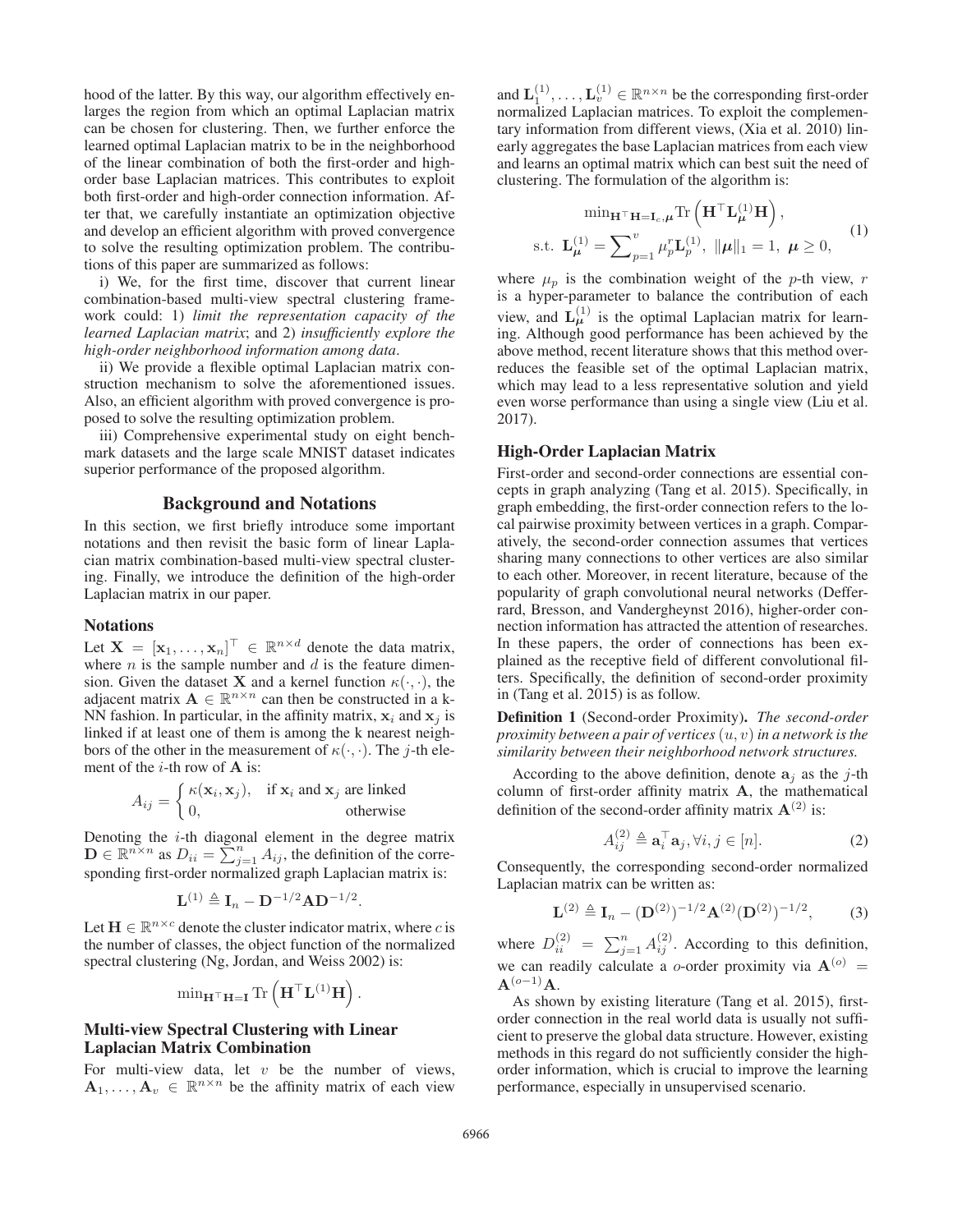# Optimal Neighborhood Multi-view Spectral Clustering

# The Proposed Formulation

In this section, to explore better representation capacity and more comprehensively exploit both the first-order and highorder affinity information in data, we propose a novel multiview spectral clustering algorithm with optimal neighborhood Laplacian matrix. Generally, our algorithm simultaneously seeks an optimal Laplacian matrix **L**<sup>∗</sup> in the neighborhood of both the linear combination of the first-order and high-order base Laplacian matrices. This idea can be intuitively implemented as follows

$$
\min_{\mathbf{H}^{\top} \mathbf{H} = \mathbf{I}_c, \mu, \mathbf{L}^*} \text{Tr} \left( \mathbf{H}^{\top} \mathbf{L}^* \mathbf{H} \right) + \sum_{o=1}^{\infty} \|\mathbf{L}^* - \mathbf{L}^{(o)}_{\mu}\|_{\text{F}}^2 + \alpha \mu^{\top} \mathbf{M} \mu,
$$
\n
$$
\text{s.t. } \mathbf{L}^{(o)}_{\mu} = \sum_{p=1}^{\nu} \mu_p \mathbf{L}^{(o)}_p(o \in [O]), \|\mu\|_1 = 1, \mu \ge 0,
$$
\n
$$
\mathbf{L}^* \ge 0, \ L^*_{mn} \le 0 \quad (m \ne n), \tag{4}
$$

where  $\mathbf{L}^*$  is the optimal Laplacian matrix for learning,  $\mathbf{L}^{(o)}_{\mu}$ is the linear combination of the o-order base Laplacian matrices,  $O$  is the largest order number and  $[O]$  is equivalent with  $\{1,\ldots,O\}$ .  $\alpha$  is an importance balancing coefficient, **M** is the correlation measuring matrix which records the centered kernel alignment value (Cortes, Mohri, and Rostamizadeh 2012) between affinity matrices. Specifically, denote the o-order affinity matrix of the p-th view as  $A_p^{(o)}$ , the matrix **M** can be defined as:

$$
M_{pq} = \sum_{o=1}^{O} \frac{\text{Tr}(\mathbf{A}_p^{(o)} \mathbf{A}_q^{(o)})}{\|\mathbf{A}_p^{(o)}\|_{\text{F}} \|\mathbf{A}_q^{(o)}\|_{\text{F}}}, \quad (p, q \in \{1, \dots, v\}).
$$

In the objective function of Eq.  $(4)$ , the first term is the spectral clustering term which encourages the learned optimal Laplacian matrix to perform well in clustering. In the second term, we restrict **L**<sup>∗</sup> to be in the neighborhood of the linearly combined multi-order based Laplacian matrices by minimizing the difference between  $\mathbf{L}^*$  and  $\mathbf{L}^{(o)}_{\mu}$ s at the same time. The third term is the diversity inducing term which tries to introduce more diverse information for optimal Laplacian matrix construction by minimizing the overall pair-wise correlation between the base-affinity matrices (Liu et al. 2016).

In the formulation, the PSD and non-positive constraints are added to guarantee that the learned matrix **L**<sup>∗</sup> to be a Laplacian matrix. However, these constraints also make the corresponding optimization problem hard and inefficient to solve. To tackle the problem, we take advantage of the original definition of the Laplacian matrix, and propose the following formulation:

$$
\min_{\mathbf{H}^{\top} \mathbf{H} = \mathbf{I}_c, \mu, \mathbf{W}, \mathbf{\Lambda}} \text{Tr}\left(\mathbf{H}^{\top} (\mathbf{I}_n - \mathbf{W} \mathbf{\Lambda} \mathbf{W}^{\top}) \mathbf{H}\right) + \sum_{o=1}^{O} ||(\mathbf{I}_n - \mathbf{W} \mathbf{\Lambda} \mathbf{W}^{\top}) - \mathbf{L}_{\mu}^{(o)}||_{\text{F}}^2 + \alpha \mu^{\top} \mathbf{M} \mu, \text{s.t. } \mathbf{L}_{\mu}^{(o)} = \sum_{p=1}^{v} \mu_p \mathbf{L}_p^{(o)} (o \in [O]), ||\mu||_1 = 1, \mu \ge 0, \n\mathbf{W} \in \mathbb{R}^{n \times c}, \mathbf{W}^{\top} \mathbf{W} = \mathbf{I}_c, 0 \le \Lambda_{ii} \le 1,
$$
\n(5)

where  $\Lambda \in \mathbb{R}^{c \times c}$  is a diagonal matrix. In the new formulation, we use  $W\Lambda W^{\dagger}$  to represent a low rank normalized affinity matrix and  $\mathbf{I}_n - \mathbf{W} \mathbf{\Lambda} \mathbf{W}^\top$  to represent the corresponding Laplacian matrix. Notably, the constraint  $0 \leq$  $\Lambda_{ii} \leq 1$  is added to make sure that the optimization process is stable.

## Alternate Optimization Framework

In the following, we design an efficient alternative four-step optimization algorithm to solve the problem in Eq. (5):

i) Optimizing  $\Lambda$ . Given **H**,  $\mu$  and **W**, the optimization problem in Eq. (5) w.r.t. **Λ** reduces to:

$$
\min_{\mathbf{\Lambda}} \text{Tr} \left( O\mathbf{\Lambda}^2 + 2\mathbf{\Lambda} \mathbf{C} \right),
$$
  
s.t.  $0 \le \Lambda_{ii} \le 1$ ,  $\Lambda_{ij} = 0 (i \ne j)$ , (6)

where  $\mathbf{C} = \mathbf{W}^{\top} (\sum_{o=1}^{O} \mathbf{L}_{\boldsymbol{\mu}}^{(o)} - \frac{1}{2} \mathbf{H} \mathbf{H}^{\top}) \mathbf{W} - O \mathbf{I}$ . Denoting  $\lambda = \text{diag}(\Lambda)$  as the diagonal vector of matrix  $\Lambda$ ,  $\hat{\mathbf{c}} = \text{diag}(\mathbf{C})$  as the diagonal vector of matrix **C**, problem (6) is equivalent with the following formulation:

$$
\min_{\hat{\boldsymbol{\lambda}}} \frac{1}{2} \hat{\boldsymbol{\lambda}}^\top \hat{\boldsymbol{\lambda}} + \frac{1}{O} \hat{\boldsymbol{\lambda}}^\top \hat{\mathbf{c}}, \ s.t. \ \mathbf{0} \le \hat{\boldsymbol{\lambda}} \le \mathbf{1}. \tag{7}
$$

Since the objective function is separable, the optimization problem is equivalent to, for any  $i \in [n]$ ,

$$
\min_{\hat{\boldsymbol{\lambda}}_i} \left( \hat{\boldsymbol{\lambda}}_i + \frac{\hat{\mathbf{c}}_i}{O} \right)^2, \ s.t. \ 0 \le \hat{\boldsymbol{\lambda}}_i \le 1. \tag{8}
$$

Denote the optimal solution of this problem as  $\hat{\lambda}^*$ , it has a closed form

$$
\hat{\boldsymbol{\lambda}}_i^* = \mathbf{Proj}_{[0,1]} \left( -\frac{\hat{\mathbf{c}}_i}{O} \right), \quad \text{for any } i \in [n],
$$

where,  $\text{Proj}_{[0,1]}(\cdot)$  represents to project a real number to  $[0, 1]$ .

ii) Optimizing H. Given W,  $\mu$ ,  $\Lambda$ , the optimization problem in Eq. (5) w.r.t. **H** reduces to a standard spectral clustering problem as follow:

$$
\min_{\mathbf{H}^{\top} \mathbf{H} = \mathbf{I}} \text{Tr} \left( \mathbf{H}^{\top} (\mathbf{I}_n - \mathbf{W} \boldsymbol{\Lambda} \mathbf{W}^{\top}) \mathbf{H} \right).
$$
 (9)

It is not difficult to know that the optimal solution of **H** in Eq. (9) is the **c** smallest eigenvectors of  $I - W\Lambda W^{\dagger}$ .

iii) Optimizing  $μ$ . Given **H**, **W** and  $Λ$ , the optimization problem in Eq. (5) w.r.t.  $\mu$  reduces to the following formulation:

$$
\min_{\mu} \mu^{\top} (\alpha \mathbf{M} + \hat{\mathbf{M}}) \mu - 2\mu^{\top} \tau,
$$
  
s.t.  $\|\mu\|_1 = 1, \mu \ge 0,$  (10)

where **M** is the affinity correlation matrix and  $\tau \in \mathbb{R}^v$ ,  $\tau_p =$  $\text{Tr}\left((\mathbf{I}-\mathbf{W}\boldsymbol{\Lambda}\mathbf{W}^\top)(\sum_{o=1}^O\mathbf{L}_p^{(o)})\right)$ . The definition of  $\mathbf{\hat{M}}$  is:

$$
\hat{\mathbf{M}} \triangleq \left\{ \sum\nolimits_{o=1}^O \text{Tr}\left(\mathbf{L}_p^{(o)} \mathbf{L}_q^{(o)} \right) \right\} \in \mathbb{R}^{v \times v}, \forall p, q \in [v].
$$

Since both **M** and  $\hat{M}$  are PSD (Cortes, Mohri, and Rostamizadeh 2012), and the constraints of Eq. (10) is convex,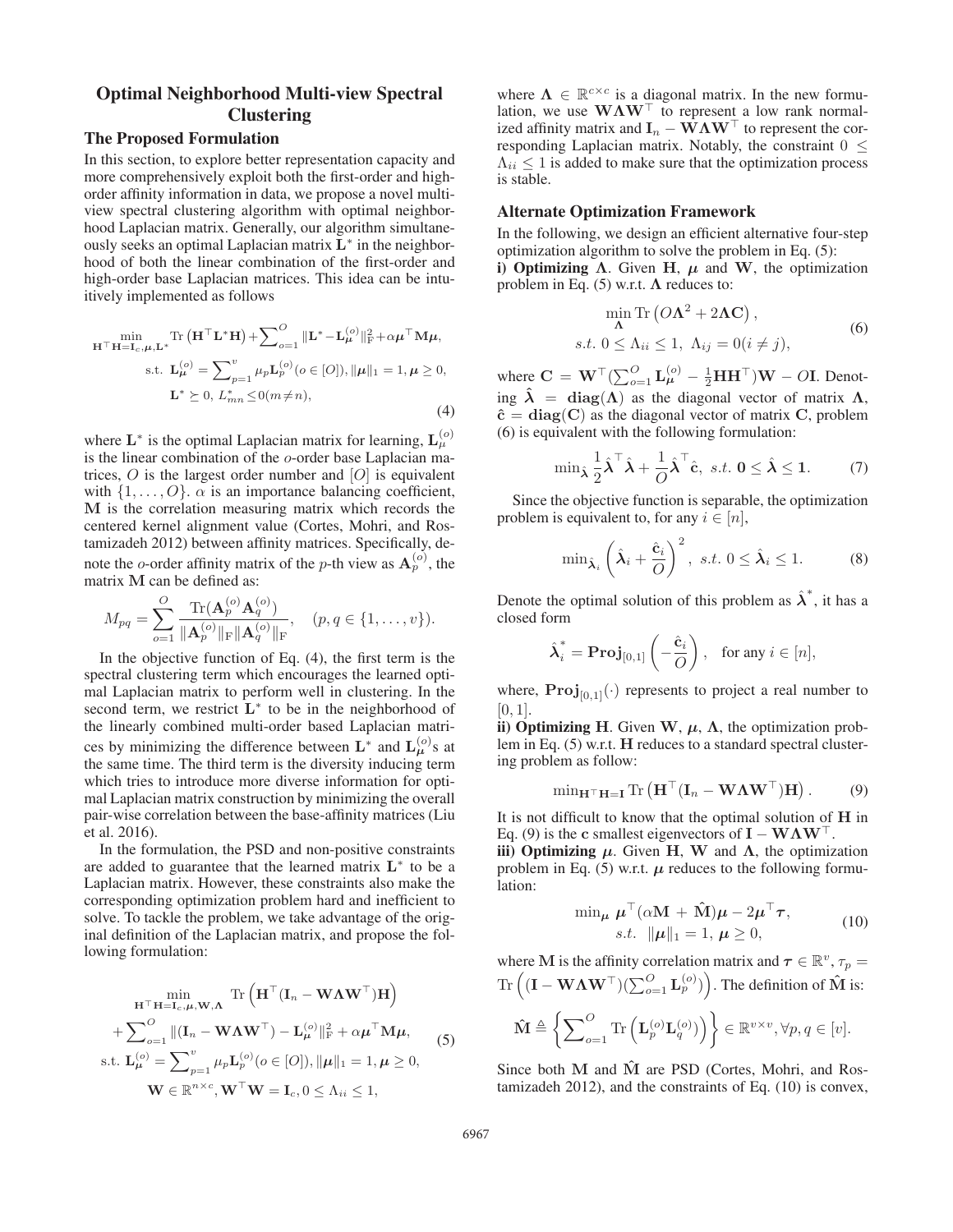the corresponding QP problem is convex. Its global optimal solution can be easily solved by the optimization toolbox of MATLAB.

iv) Optimizing W. Given H,  $\mu$  and  $\Lambda$ , through simple deduction, the optimization problem in Eq. (5) w.r.t. **W** reduces to the following formulation:

$$
\min_{\mathbf{W}^{\top} \mathbf{W} = \mathbf{I}_c} \text{Tr}\left(\mathbf{\Lambda} \mathbf{W}^{\top} \mathbf{B} \mathbf{W}\right),\tag{11}
$$

where  $\mathbf{B} = \sum_{o=1}^{O} \mathbf{L}_{\mu}^{(o)} - \frac{1}{2} \mathbf{H} \mathbf{H}^{\top}$ . Without matrix  $\Lambda$ , problem (11) can be simply solved by calculating the eigenvectors corresponding to the smallest c eigenvalues of **B**.

Generally, the existence of **Λ** makes the problem hard to solve. Nevertheless, through careful theoretical justification, we find that (11) *does not become more difficult due to* **Λ***.* The theoretical analysis of this conclusion is presented as follows.

Theorem 1. *When* **Λ** *is a non-negative diagonal matrix and* **B** *is a symmetric matrix, Eq.* (11) *has the same solution as Eq.* (12)*,*

$$
\min_{\mathbf{W}^{\top} \mathbf{W} = \mathbf{I}_c} \text{Tr}\left(\mathbf{W}^{\top} \mathbf{B} \mathbf{W}\right). \tag{12}
$$

*Proof.* Denote  $W_i$  as the j-th column of matrix  $W_i$ .

$$
\operatorname{Tr}\left(\mathbf{\Lambda}\mathbf{W}^{\top}\mathbf{B}\mathbf{W}\right) = \sum_{j=1}^{c} \Lambda_{jj} \mathbf{W}_{j}^{\top} \mathbf{B} \mathbf{W}_{j}.
$$
 (13)

As a consequence, the optimization problem in Eq. (11) can be transferred into the following form:

$$
\min_{\mathbf{W}_1,\dots,\mathbf{W}_c} \sum_{j=1}^c \Lambda_{jj} \mathbf{W}_j^{\top} \mathbf{B} \mathbf{W}_j, s.t. \mathbf{W}_i \in \mathbb{R}^n, \mathbf{W}_i^{\top} \mathbf{W}_i = 1, \mathbf{W}_i^{\top} \mathbf{W}_j = 0, (\forall i \neq j \in [c]).
$$
\n(14)

Since there is no upper and lower bound on **W** in the formulation, according to the method of Lagrange multipliers, the optimal points of (14) should be the critical points of the following formulation:

$$
\mathcal{L}(\mathbf{W}_1, ..., \mathbf{W}_c) = \sum_{j=1}^c \Lambda_{jj} \mathbf{W}_j^\top \mathbf{B} \mathbf{W}_j - \sum_{j=1}^c \rho_{jj} (\mathbf{W}_j^\top \mathbf{W}_j - 1)
$$

$$
- \sum_{i=1}^c \sum_{j=1, j \neq i}^c \rho_{ij} (\mathbf{W}_i^\top \mathbf{W}_j),
$$

where  $\rho_{ij}$ s are the Lagrange multipliers. Take the derivative of  $\mathcal{L}(\mathbf{W}_1,\ldots,\mathbf{W}_c)$  with respect to  $\mathbf{W}_i$  and set it to 0. With the help of Karush–Kuhn–Tucker (KKT) conditions (Bertsekas 1997), through simple deduction, for  $\Lambda_{ii} > 0$ , we have

$$
\mathbf{BW}_{i} = \frac{\rho_{ii}}{\Lambda_{ii}} \mathbf{W}_{i}
$$

As a consequence, the optimal points of Eq. (14) are the eigenvectors of matrix **B**. Denote  $\beta_i$  and  $\mathbf{u}_i$  as the *i*-th eigenvalue and the corresponding eigenvector of matrix **B**. Since **B** is a symmetric matrix, the  $\mathbf{u}_i$ s are orthogonal with each other and **B** can be rewritten in the following form:

$$
\mathbf{B} = \sum_{i=1}^{n} \beta_i \mathbf{u}_i \mathbf{u}_i^{\top}.
$$
 (15)

Substitute Eq. (15) into the objective of Eq. (14) and set  $W_i$ s as the eigenvectors of **B**, we have

$$
\mathrm{Tr}\left(\mathbf{\Lambda}\mathbf{W}^{\top}\mathbf{B}\mathbf{W}\right) = \sum\nolimits_{i=1}^{c} \Lambda_{ii} \hat{\beta}_i,
$$

where  $\{\hat{\beta}_i\}_{i=1}^c$  are *c* arbitrary eigenvalues of **B**. Obviously, the minimum value can be achieved when the smallest  $c$ eigenvalues are selected. Correspondingly, the optimal solution can be achieved by calculating the  $c$  eigenvectors with the smallest eigenvalues, which is the same as the solution of Eq. (12).  $\Box$ 

Remark 1. *Theorem 1 implies that* **Λ** *in Eq.* (11) *does not make the optimization of W more difficult.*

In sum, our algorithm for solving Eq. (5) is outlined in Algorithm 1, where  $obj_{(t)}$  denotes the objective value at the t-th iteration.

Algorithm 1 Optimal Neighborhood Multi-View Spectral Clustering

**Input:** Data from v views  $\{X_{(1)},...,X_{(v)}\}$ , number of clusters c, parameter  $\alpha$  and the neighbor number N.

Output: The learned optimal neighborhood Laplacian matrix **L**<sup>∗</sup>

- 1: Construct first-order and high-order affinity matrices and the corresponding Laplacian matrices. Initialize  $\mathbf{H}_{(0)}$  as  $\mathbf{0}_{n \times c}$ ,  $\boldsymbol{\mu}_{(0)}$  as  $\mathbf{1}_v/v$ ,  $\boldsymbol{\Lambda}$  as  $\mathbf{I}_c$ . Initialize t as 1.
- 2: repeat
- 3: Calculate  $\mathbf{L}_{\mu_{(t)}}^{(o)} = \sum_{p=1}^{v} \mu_{p_{(t-1)}} \mathbf{L}_p^{(o)};$

4: Calculate  $\mathbf{W}_{(t)}$  by optimizing Eq. (11);<br>5: Calculate  $\Lambda_{(t)}$  by optimizing Eq. (7);

- Calculate  $\Lambda(t)$  by optimizing Eq. (7);
- 6: Calculate  $\mathbf{H}_{(t)}$  by optimizing Eq. (9);<br>7: Calculate  $\mu_{(t)}$  by optimizing Eq. (10)
- 7: Calculate  $\mu_{(t)}(t)$  by optimizing Eq. (10);<br>8:  $t = t + 1$ .
- $t = t + 1.$
- 9: **until**  $|Obj_{(t)} -Obj_{(t-1)}| < 10^{-4} \times |Obj_{(t)}|$ .

#### Algorithmic Discussion

Convergence. In each of the optimization iteration of our proposed algorithm, two convex quadratic programming problems and two eigenvalue decomposition problems are being solved. As a consequence, the objective of Algorithm 1 is guaranteed to be monotonically decreased when optimizing one variable with others fixed at each iteration. At the same time, the objective is lower-bounded by zero. As a result, our algorithm is guaranteed to converge to a local optimum of problem Eq. (5).

Computational Complexity. Our optimization algorithm is composed of four sub-problems. The overall procedure is reported in Algorithm 1. Specifically, as analyzed in the previous sections, the optimization of **W** and **H** requires solving a SVD decomposition problem on a  $n^2$  matrix, which leads to  $\mathcal{O}(n^3)$  complexity. Additionally, updating  $\mu$  requires solving a standard Quadratic Programming with Linear Constraints (QPLC) whose complexity is  $\mathcal{O}(\epsilon^{-1}v)$ . Here, v is the number of views and  $\epsilon$  is the precision of the result.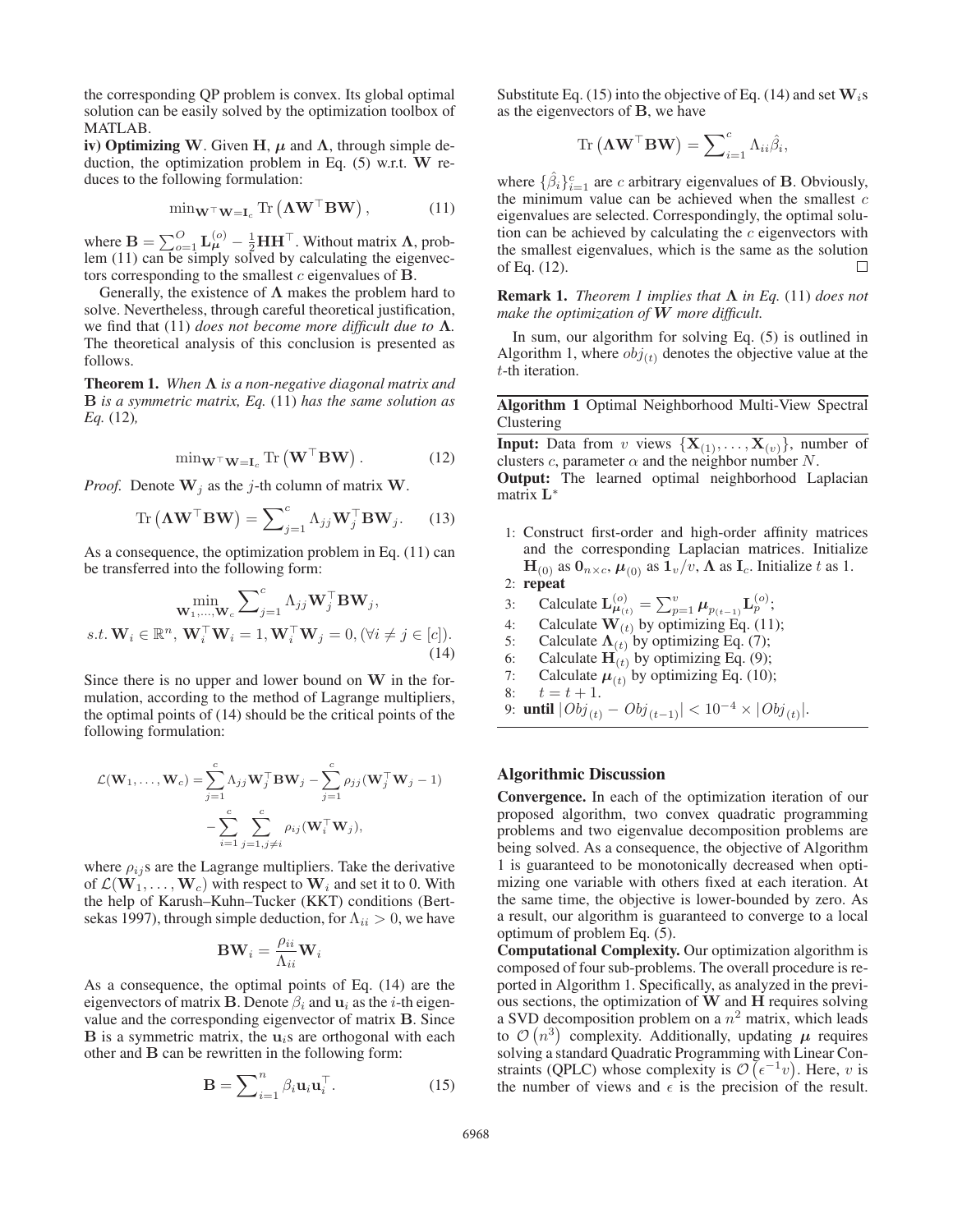The update of  $\Lambda$  has a closed form solution, its complexity is  $\mathcal{O}(n)$ . Overall, the total complexity of our algorithm is  $\mathcal{O}(T(n^3 + \epsilon^{-1}v + n))$ , where T is the number of iterations. Under the condition  $\epsilon^{-1} \ll n^2$ , the total complexity is basically  $\mathcal{O}(Tn^3)$ .

Note that the existing popular linear combination-based multi-view spectral clustering algorithms like AMGL (Nie et al. 2016) also require to conduct SVD decomposition on a  $n^2$  matrix iteratively. Comparing with it, Algorithm 1 does not lead to much extra computational cost since QPLC can be solved efficiently. This is verified by empirical studies, please refer to Table 4.

# Experiments

## Datasets and Experimental Settings

We evaluate the clustering performance of the proposed algorithm on 9 popular datasets from various applications, including natural language processing, protein sub-cellular localization, and image recognition. The detailed information of these datasets is listed in Table 1. From this table, we observe that the number of samples, views and the number of categories of these datasets range from 554 to 60,000, 2 to 69, and 3 to 102, respectively. For these datasets, all affinity matrices are pre-computed with carefully designed similarity function and are publicly available from websites<sup>123</sup>.

Table 1: Benchmark datasets

| <b>Datasets</b> | # Samples | # Views | # Clusters |  |
|-----------------|-----------|---------|------------|--|
| <b>BBCSport</b> | 554       | 2       | 5          |  |
| ProteinFold     | 694       | 12      | 27         |  |
| Flower17        | 1360      |         | 17         |  |
| Caltech101mit   | 1530      | 25      | 102        |  |
| UCI-Digit       | 2000      | 3       | 10         |  |
| <b>M</b> feat   | 2000      | 12      | 10         |  |
| Nonpl           | 2732      | 69      | 3          |  |
| Flower102       | 8189      |         | 102        |  |
| <b>MNIST</b>    | 60000     |         | 10         |  |

In our experiments, the MATLAB implementation of all the compared algorithms is downloaded from the authors' websites. The hyper-parameters are set according to the suggestions of the corresponding literature. Specially, to all the compared spectral clustering algorithms, the optimal neighbor numbers are carefully searched in the range of  $[0.1s, 0.2s, \ldots, s]$ , where  $s = n/c$  is the average sample number in each category. As to our proposed method, the regularization parameter is chosen in the range of  $[2^0, 2^3, \ldots, 2^{15}]$ . K-means clustering is adopted on the final representation to assign an appropriate label for each sample. In the experiment, to reduce the effect of randomness caused by k-means, we repeat the clustering process for 50 times with random initialization and report the result with the smallest k-means distortion. The clustering performance is evaluated in terms of three widely used criteria, Table 2: Ablation study. Average clustering performance on eight datasets of four algorithms. In the compared algorithms, BL indicates the baseline method, NLM indicates neighborhood learning mechanism, HCI indicates high-level connection information.

| <b>Methods</b> | BL.   | $BL+HCI$ | $BI + NI.M$ | BL+NLM+HCI |
|----------------|-------|----------|-------------|------------|
| ACC (%)        | 64.00 | 66.04    | 67.63       | 68.64      |
| NMI $(\%)$     | 63.58 | 64.53    | 66.42       | 67.65      |
| Purity $(\%)$  | 68.32 | 70.01    | 71.78       | 72.29      |

Table 3: Performance comparison when different orders of affinity information is preserved.

| <b>Methods</b> | 2nd-order | 3rd-order | 4th-order | 5th-order |
|----------------|-----------|-----------|-----------|-----------|
| ACC (%)        | 68.64     | 68.94     | 67.58     | 65.76     |
| NMI $(\%)$     | 67.65     | 67.04     | 66.23     | 64.94     |
| Purity $(\%)$  | 72.29     | 72.21     | 71.87     | 69.88     |

including clustering accuracy (ACC), normalized mutual information (NMI) and purity. All our experiments are conducted on a desktop computer with a 3.6GHz Intel Core i7 CPU and 64GB RAM, MATLAB 2017a (64bit).

## Ablation Study

In our first experiment, we study the effectiveness of each proposed component, i.e., the neighborhood learning mechanism (NLM) and the high-level connection information (HCI) by careful ablation study. Also, the optimal order number of the high-order Laplacian matrix is exploited. Specifically, six algorithms are designed and tested. The average clustering performance on all eight datasets are listed. Effectiveness of the designed algorithm. Among the compared algorithms, the baseline method (BL) indicates a classic linear Laplacian matrix combination with matrixinduced regularization (Liu et al. 2016). For high-level connection information extraction, the order number of the Laplacian matrix is fixed as 2. As we can see from Table 2, both the neighborhood learning mechanism and the high-level connection information is capable of improving the spectral clustering performance of the corresponding algorithm. Specifically, HCI and NLM improve the ACC of the baseline algorithm for 2.04% and 3.63% on average, respectively. Moreover, by combining these two designs, the resultant algorithm can improve 4.64% over the baseline algorithm in terms of ACC.

The optimal order-number. We also test the effect of preserving affinity information of different orders in Eq. (5). In this part, the second-, third-, fourth- and fifth-order algorithms are compared. As one can see in Table 3, the secondand third-order algorithms provide comparably good performance. However, as the orders of the Laplacian matrices keep getting higher, the range of neighborhood also gets larger, and the discriminative capacity of the corresponding algorithms start to decrease a little bit. Consequently, for the sake of the clustering performance and the computational efficiency, the order number of our proposed algorithm is fixed as 2 in all the following experiments.

<sup>1</sup> http://mlg.ucd.ie/datasets/bbc.html

<sup>2</sup> http://mkl.ucsd.edu/dataset/protein-fold-prediction

<sup>3</sup> http://www.robots.ox.ac.uk/ vgg/data/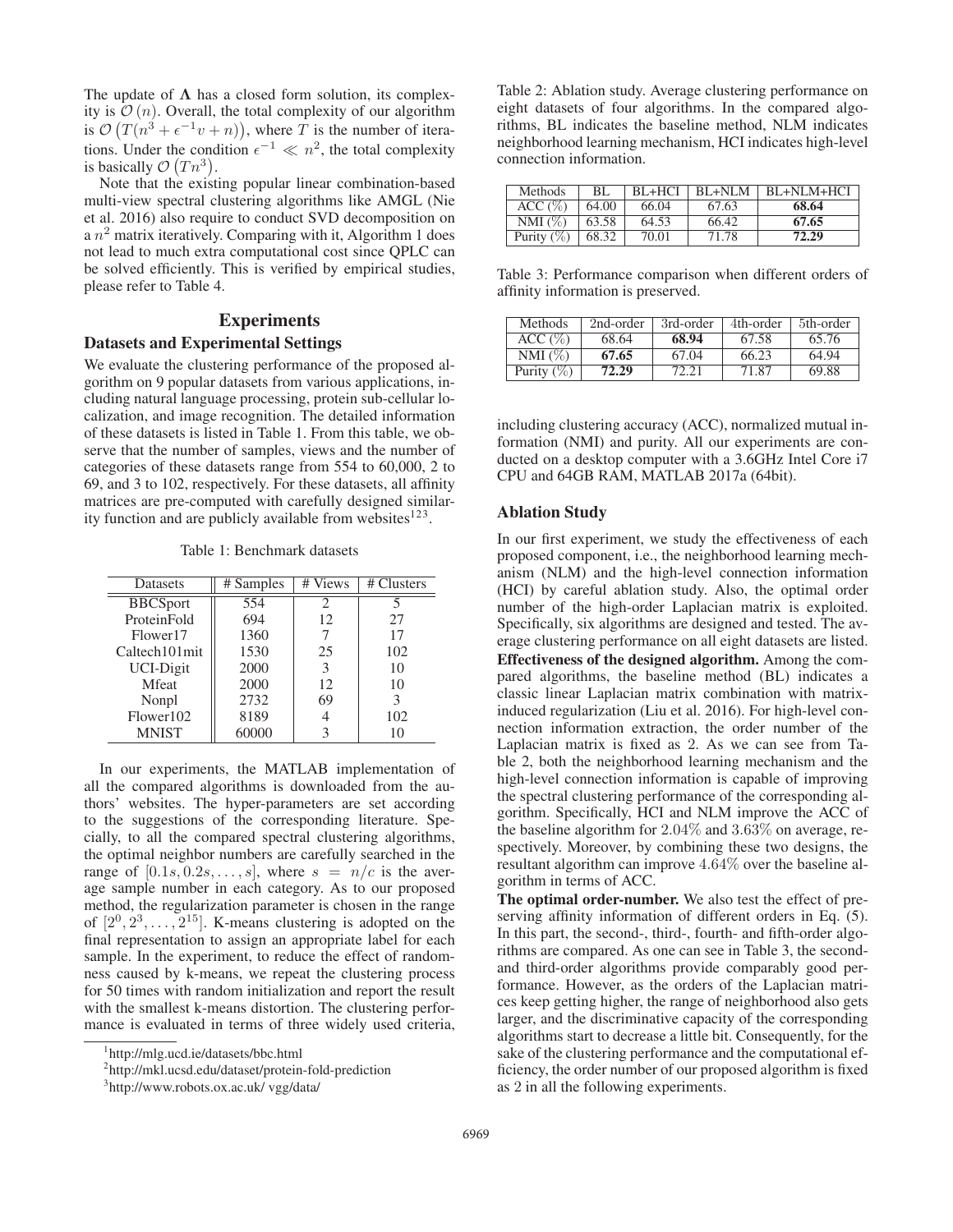Table 4: ACC, NMI, purity, and time consumption (in seconds) comparison of different clustering algorithms on eight benchmark datasets. In this table, the boldface indicates the best performance among all the compared algorithms.

| Datasets                 | A-MVSC | SB-SC | <b>RMKKM</b><br>(Du et al. 2015) | <b>MKKM-MR</b><br>(Liu et al. 2016) | <b>ONKC</b><br>(Liu et al. 2017) | $Co-reg$<br>(Kumar and Daumé 2011) | AMGL<br>(Nie et al. 2016) | <b>RMSC</b><br>(Xia et al. 2014) | <b>MLAN</b><br>(Nie, Cai, and Li 2017) | Proposed |
|--------------------------|--------|-------|----------------------------------|-------------------------------------|----------------------------------|------------------------------------|---------------------------|----------------------------------|----------------------------------------|----------|
|                          |        |       |                                  |                                     |                                  |                                    |                           |                                  |                                        |          |
| $ACC (\%)$               |        |       |                                  |                                     |                                  |                                    |                           |                                  |                                        |          |
| <b>BBCSport</b>          | 66.18  | 76.65 | 63.79                            | 66.18                               | 68.20                            | 85.66                              | 86.39                     | 86.03                            | 70.58                                  | 95.77    |
| ProteinFold              | 30.69  | 34.58 | 30.98                            | 36.46                               | 37.90                            | 34.87                              | 36.88                     | 33.00                            | 28.38                                  | 41.21    |
| Flower17                 | 51.02  | 42.05 | 48.38                            | 60.00                               | 60.88                            | 52.72                              | 56.32                     | 53.90                            | 53.38                                  | 66.39    |
| Caltech101mit            | 35.55  | 33.13 | 29.67                            | 35.82                               | 37.32                            | 33.33                              | 37.64                     | 31.50                            | 26.33                                  | 40.84    |
| <b>UCI-Digit</b>         | 88.75  | 75.40 | 40.45                            | 90.40                               | 91.05                            | 84.80                              | 92.85                     | 90.40                            | 97.15                                  | 97.60    |
| MFea                     | 95.20  | 86.00 | 65.30                            | 83.20                               | 97.05                            | 84.30                              | 84.35                     | 84.15                            | 96.55                                  | 98.10    |
| Nonpl                    | 49.37  | 57.50 | 62.77                            | 56.59                               | 59.57                            | 55.27                              | 56.91                     | 60.65                            | 44.98                                  | 65.84    |
| Flower102                | 27.29  | 33.12 | 28.17                            | 39.91                               | 41.56                            | 37.26                              | 33.34                     | 32.97                            | 24.19                                  | 43.31    |
|                          |        |       |                                  |                                     |                                  | $NMI(\%)$                          |                           |                                  |                                        |          |
| <b>BBCSport</b>          | 53.92  | 59.38 | 39.62                            | 53.93                               | 54.64                            | 71.27                              | 73.70                     | 73.89                            | 65.34                                  | 87.19    |
| ProteinFold              | 40.95  | 42.33 | 38.78                            | 45.32                               | 46.93                            | 43.34                              | 44.18                     | 43.91                            | 27.86                                  | 49.33    |
| Flower17                 | 50.18  | 45.14 | 50.73                            | 57.11                               | 58.58                            | 52.13                              | 56.97                     | 53.89                            | 55.38                                  | 65.54    |
| Caltech101mit            | 59.90  | 59.06 | 55.86                            | 60.38                               | 61.41                            | 58.20                              | 61.79                     | 58.40                            | 43.25                                  | 63.77    |
| <b>UCI-Digit</b>         | 80.59  | 68.38 | 46.87                            | 83.22                               | 83.96                            | 73.51                              | 86.65                     | 81.80                            | 93.40                                  | 94.39    |
| <b>MFea</b>              | 89.83  | 75.78 | 62.67                            | 78.12                               | 93.07                            | 80.99                              | 81.57                     | 81.69                            | 92.89                                  | 95.51    |
| Nonpl                    | 16.55  | 15.26 | 17.34                            | 15.51                               | 24.04                            | 12.55                              | 15.19                     | 20.35                            | 6.14                                   | 25.35    |
| Flower102                | 46.32  | 48.99 | 48.17                            | 57.27                               | 59.13                            | 54.18                              | 51.63                     | 53.36                            | 34.94                                  | 60.12    |
|                          |        |       |                                  |                                     |                                  | Purity $(\%)$                      |                           |                                  |                                        |          |
| <b>BBCSport</b>          | 77.20  | 79.59 | 67.83                            | 77.21                               | 77.76                            | 85.66                              | 86.39                     | 86.03                            | 74.44                                  | 95.77    |
| ProteinFold              | 37.17  | 41.21 | 36.60                            | 42.65                               | 45.24                            | 40.78                              | 42.07                     | 42.36                            | 31.84                                  | 47.98    |
| Flower17                 | 51.98  | 44.63 | 51.54                            | 61.03                               | 61.69                            | 56.47                              | 58.16                     | 53.24                            | 55.07                                  | 68.52    |
| Caltech101mit            | 37.12  | 35.09 | 31.70                            | 37.65                               | 39.08                            | 35.75                              | 39.28                     | 33.27                            | 28.56                                  | 43.39    |
| <b>UCI-Digit</b>         | 88.75  | 76.10 | 44.20                            | 90.40                               | 91.05                            | 77.75                              | 92.85                     | 82.90                            | 97.15                                  | 97.60    |
| MFea                     | 95.20  | 86.00 | 66.25                            | 83.20                               | 97.05                            | 84.30                              | 84.35                     | 84.10                            | 96.55                                  | 98.10    |
| Nonpl                    | 72.18  | 71.12 | 71.71                            | 63.91                               | 75.34                            | 66.07                              | 69.94                     | 70.50                            | 60.35                                  | 76.13    |
| Flower102                | 32.27  | 38.78 | 27.61                            | 33.86                               | 47.64                            | 44.08                              | 39.71                     | 40.24                            | 31.15                                  | 50.78    |
| Computational time $(s)$ |        |       |                                  |                                     |                                  |                                    |                           |                                  |                                        |          |
| Average                  | 2.67   | 4.79  | 61.51                            | 3.44                                | 38.04                            | 15.27                              | 8.95                      | 7.76                             | 5.86                                   | 7.57     |

#### Comparison with state-of-the-art algorithms

To verify the effectiveness of the proposed algorithm, we further compare it with six state-of-the-art multi-view spectral clustering algorithms and three multiple kernel clustering algorithms. Among these methods, (1) average multiview spectral clustering (A-MVSC) uniformly weights Laplacian matrices from each view to generate a new Laplacian matrix for clustering. (2) Single best spectral clustering (SB-SC) performs spectral clustering on every single view separately and reports the best performance. (3) Co-regularized Spectral Clustering (Co-reg) (Kumar and Daumé 2011) is a representative of the co-training methods. (4) Auto-weighted Multiple Graph Learning (AMGL) (Nie et al. 2016) is a linear combination-based method. (5) Multiview Learning with Adaptive Neighbors (MLAN) (Nie, Cai, and Li 2017), and (6) Robust Multi-view Spectral Clustering RMSC (Xia et al. 2014) are consensus Laplacian construction methods. Also, since the affinity matrices in each view can be treated as kernels, three multiple kernel clustering algorithms, i.e., (7) ONKC (Liu et al. 2017), (8) MKKM-MR (Liu et al. 2016), and (9) RMKKM (Du et al. 2015), are also included for more comprehensive comparison.

The ACC, NMI, purity, and the computational time of the above-mentioned algorithms are reported in Table 4. As can be seen, in all of the eight datasets, the proposed ON-MSC shows superior performance gains over the state-ofthe-art algorithms w.r.t. all the three metrics. Specifically, comparing with the second best baseline algorithms, take the ACC as an example, the proposed algorithm achieves an improvement of 9.38%, 3.31%, 5.51%, 3.20%, 0.45%, 1.05%, 3.07% and 1.75% on BBC Sport, Protein Fold, Flower17, Caltech-MIT, Digit, Multiple Feature, Non-plant and Flower102 datasets, respectively. Also, the proposed al-

gorithm significantly outperforms existing linear combination based algorithms, including RMKKM, MKKM-RM, and AMGL with comparable computational consumption. This again validates the effectiveness of optimal neighborhood spectral clustering and the high-level information.

#### Parameter Sensitivity and Convergence

Parameter Sensitivity. The proposed algorithm introduces two hyper-parameters, i.e., the diversity balancing coefficient  $\alpha$  and the neighbor number N for affinity matrix construction. To test the sensitivity of the proposed algorithm against these two parameters, we fix one parameter and tune the other in a large range. The comparison between the proposed algorithm with the second best baseline algorithm on two datasets (BBC Sport and Flower17) are illustrated in Fig. 1 (a-d). From these figures, we observe: i) both  $\alpha$  and  $N$  are effective in improving the algorithm performance; ii) the algorithm is stable against  $\alpha$ ; iii) the proposed algorithm is relatively sensitive to the neighbor numbers. However, setting a small neighbor around 0.2s helps achieve preferable performance; iv) thanks to the robustness of the design, the performance of our algorithm significantly surpasses the second best algorithm in most of the times.

Algorithm Convergence. Two examples of the objective values of our algorithm at each iteration are shown in Fig. 1 (e-f). As observed from these figures, the objective value is monotonically decreased and the algorithm quickly converges in less than thirty iterations.

#### Scale the Algorithm to Large Datasets

Being able to work appropriately on large scale datasets is an important criterion to the practicality of a MVSC algorithm. To show the effectiveness of our proposed method,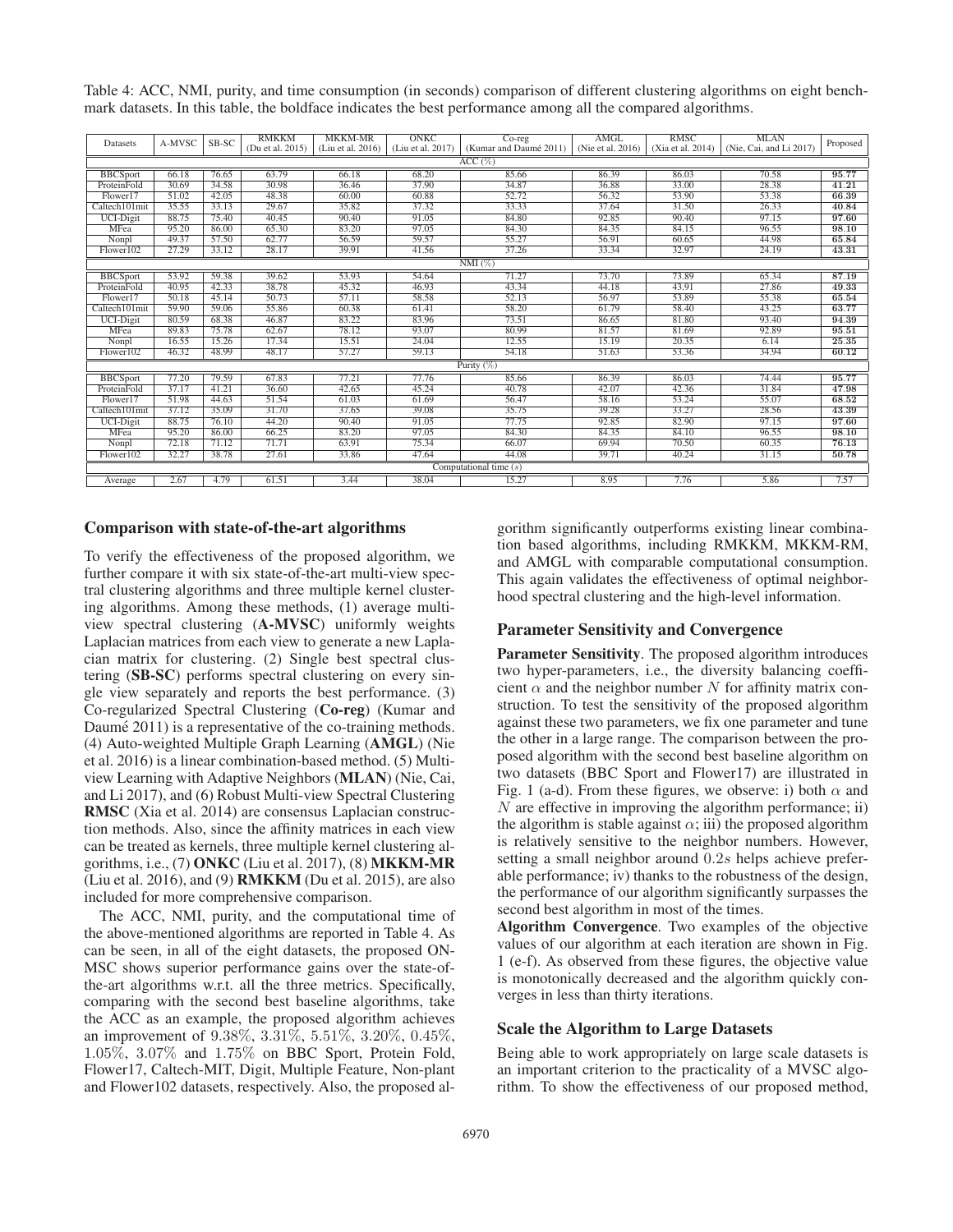

Figure 1: Illustration of parameter sensitivity and algorithm convergence. The algorithm sensitivity against the variation of two hyper-parameters are shown in the upper four figures. The bottom two figures show the convergence curve of the algorithm. Results on BBCSport and Flower17 datasets are reported.

Table 5: Experimental results on the MNIST dataset with 60,000 samples.

| Methods       | A-MVSC | <b>RMSC</b> | AMGL  | Proposed |
|---------------|--------|-------------|-------|----------|
| ACC (%)       | 63.75  | 70.36       | 73.36 | 80.79    |
| $NMI(\%)$     | 55.33  | 64.10       | 63.09 | 71.24    |
| Purity $(\%)$ | 64.79  | 72.24       | 73.46 | 80.80    |
| Time $(s)$    | 34.21  | 301.5       | 196.8 | 227.6    |

we further conduct an experiment on the MNIST dataset<sup>4</sup>. To construct the dataset, we first adopt three deep neural networks, i.e., VGG19 (Simonyan and Zisserman 2014), DenseNet121 (Huang et al. 2017), and ResNet101 (He et al. 2016), which are pre-trained on the ImageNet<sup>5</sup> dataset as feature extractors in three difference views.

Since our proposed algorithm includes two SVD operations for the calculation of W and H, the  $\mathcal{O}(n^3)$  computational complexity and  $\mathcal{O}(n^2)$  memory consumption hinders the algorithm from scaling to large datasets. To solve the problem, we adopt the Nyström algorithm and a sampling strategy (Li et al. 2011). Specifically, in the experiment, we first select s landmark samples with a k-means algorithm and construct affinity matrices with only the subsample set. Then, with these affinity matrices, we conduct a multi-view spectral clustering algorithm and learn the combination weight for each view. Finally, with these weights we integrate the first-order or high-order affinity matrices on the whole dataset and conduct an orthogonal Nyström algorithm (Li et al. 2011) to acquire the final label for the dataset. In this setting, the total computational consumption of the proposed algorithm becomes  $\mathcal{O}(ns^2 + Ts^3)$  and the largest memory consumption becomes  $\mathcal{O}(ns)$ , which is much more affordable for the large scale clustering tasks.

Four algorithms, i.e., average multi-view spectral clustering, RMSC (Xia et al. 2014), AMGL (Nie et al. 2016), and the proposed algorithm, are compared in the experiment. The testing procedure is similar with that in the previous sub-section and the same Nyström algorithm is applied to all the compared algorithms. The number of landmark samples (s) is fixed as 3000 for all comparing algorithms. As shown in Table 5, our proposed algorithm surpasses the compared algorithms with comparable computational consumption. Specifically, it outperforms the second best algorithm for about 7% in all three criteria.

# **Conclusion**

This paper proposes an optimal neighborhood multi-view spectral clustering (ONMSC) algorithm, which enlarges the searching space of optimal Laplacian matrix from the linear combination of the first-order base Laplacian matrices to the neighborhood of both the first-order and high-order Laplacian combinations. In this way, the representative capacity of the learned Laplacian matrix is effectively improved, and more comprehensive sample affinity information is extracted. A four-step algorithm with proved convergence is designed to solve the resulting optimization problem. Comprehensive experimental results demonstrate the effectiveness and the superior performance of our proposed algorithm. In the future, we plan to extend our algorithm to a more general framework and use it as a platform to revisit existing multi-view spectral clustering algorithms.

### Acknowledgement

This work was supported by the National Key R&D Program of China 2018YFB1003203 and the National Science Foundation of China under Grant No. 61672528, 61976064, 61773392, 61872377, and 61922088.

#### References

Bach, F. R. 2009. Exploring large feature spaces with hierarchical multiple kernel learning. In *NIPS*, 105–112.

Bertsekas, D. P. 1997. Nonlinear programming. *Journal of the Operational Research Society* 48(3):334–334.

Cortes, C.; Mohri, M.; and Rostamizadeh, A. 2009. Learning non-linear combinations of kernels. In *NIPS*, 396–404.

Cortes, C.; Mohri, M.; and Rostamizadeh, A. 2012. Algorithms for learning kernels based on centered alignment. *JMLR* 13(Mar):795–828.

De Sa, V. R. 2005. Spectral clustering with two views. In *ICML workshop on learning with multiple views*, 20–27.

<sup>4</sup> http://yann.lecun.com/exdb/mnist/

<sup>5</sup> http://www.image-net.org/